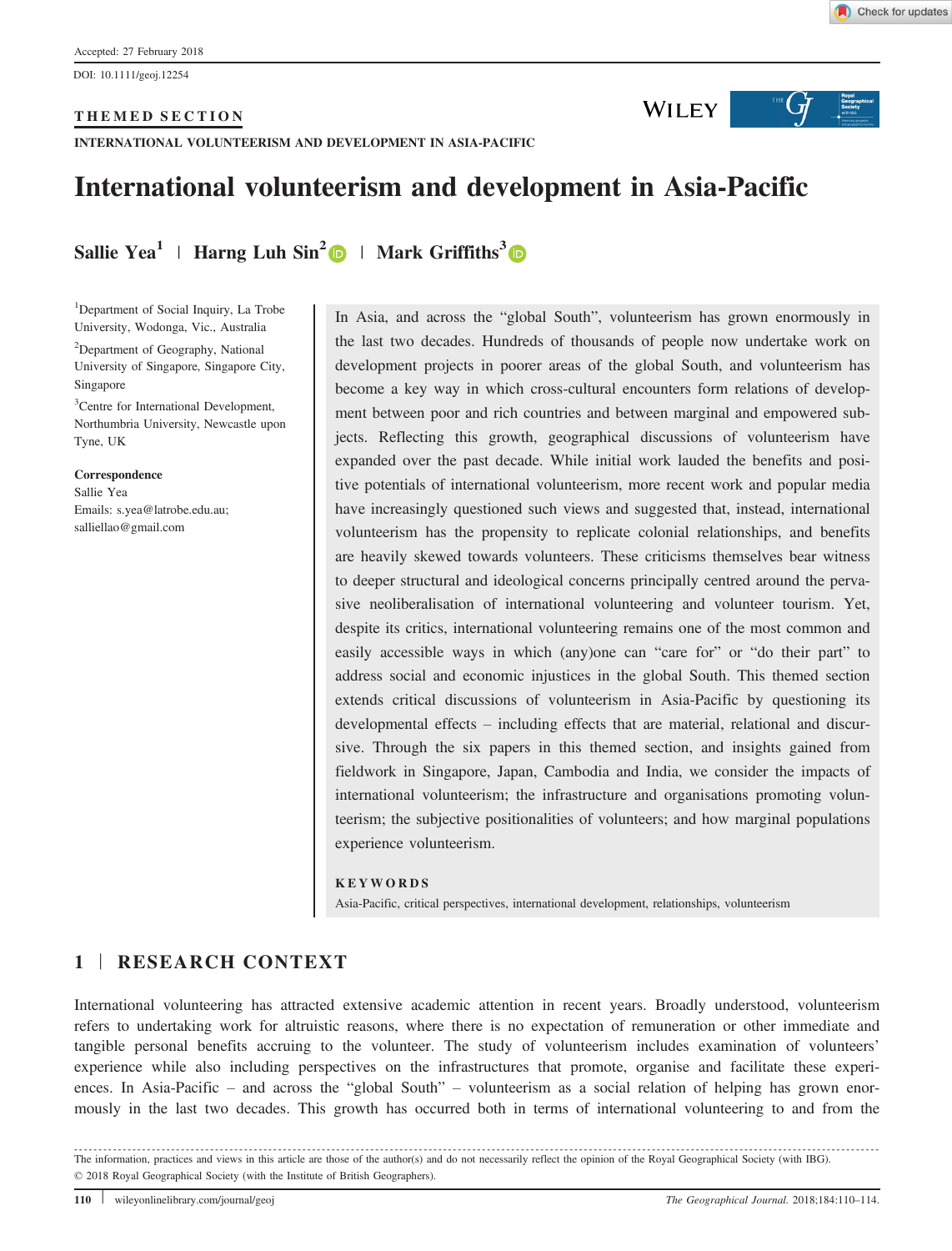global South, and also domestically where volunteering is often seen as a means to cultivate civil society and civil citizens who "care" for the environment or others who may be in need (e.g., disadvantaged or less privileged groups). The articles in this themed section consider specifically volunteerism in an international context where volunteers cross borders to work on development projects. Its roots lie in the rise of state-funded projects like the Peace Corps in the USA, Voluntary Service Overseas based in the UK and Singapore's Youth Expedition Project. Recent years have seen significant growth in "Peace Corp alternatives" that are run by non-government organisations, development charities and "gap year" for-profit "voluntourism" operators. Hundreds of thousands of people now undertake work on development projects in poorer areas of the global South<sup>1</sup> and volunteerism has become a key way in which cross-cultural encounters form relations of development between poor and rich countries and between marginal and empowered subjects.

Reflecting this growth, geographical discussions of volunteerism have expanded over the past decade. Initial work in the related field of volunteer tourism linked it with geographies of care and responsibility (Sin, 2010), and many papers have lauded the positive developmental and individual volunteer's benefits of international volunteering (e.g., Scheyvens, 2002; Wearing, 2001; Wearing & Deane, 2003) compared with other forms of tourism<sup>2</sup> that are associated with negative environmental and social consequences. In recent years, geographers, alongside colleagues in cognate disciplines, have begun a more critical engagement with international volunteering, examining its claims to provide a more responsible, caring, developmentally beneficial and/or altruistic form of engagement with host communities. These critiques have variously questioned the material benefits accruing to "voluntoured" third world communities (McGehee & Andereck, 2009), the increasing commodification and professionalisation of volunteering (Baillie Smith & Laurie, 2011; Muthuri et al., 2009; Simpson, 2004), and the self as the privileged subject in volunteer tourism (Devereux, 2008; Diprose, 2012; Sin, 2009). Critiques of international volunteering and voluntourism have also emerged in popular, especially online, media. A search on the term "voluntourism" on Google in late 2017 yielded six critical posts among the first page of 10 sites.<sup>3</sup> Most of these articles highlighted the power disparities between volunteers and visited communities, and posed pertinent questions of whether international volunteering does in fact bring about any benefits for visited communities. Alongside the emergence of academic articles critically evaluating international volunteerism and voluntourism, articles (Sin et al., 2015), opinion editorials and blogs online have also suggested that this has the propensity to replicate colonial relationships and benefits are orientated chiefly around volunteers.

These criticisms bear witness to deeper structural and ideological concerns around the neoliberalisation of international volunteering and volunteer tourism. Prominently, scholars have focused on commercialisation, CV building and entrepreneurialism (Griffiths, 2017; Palacios, 2010; Perold et al., 2011; Raymond & Hall, 2008) and the subtle but detectable rise of neoliberal moral economies of compassion, affect and emotion in the spaces of volunteering for development (Griffiths & Brown, 2017; Mostafanezhad, 2013; Yea, 2013). These literatures come together to produce a robust critique of the ways in which social and economic justice for the communities that "host" international volunteers remain elusive or sidelined in the spaces of volunteerism. As such, there is a definite sense among scholars in the field that the practice of international volunteering makes very little difference to structural inequalities that necessitate, facilitate and legitimise its spaces and mobilities. Yet, despite this critique, international volunteering remains one of the most common and easily accessible ways in which individuals with the necessary financial and educational resources can "care for" or "do their part" to address social and economic injustices in the global South.

This themed section therefore aims to extend these critical discussions of volunteerism in Asia through questioning its developmental effects – including effects that are material, relational and discursive. The papers in the themed section grow out of research presented in a panel on "International Volunteerism and Development in Asia-Pacific" at the Southeast Asian Geography Association International Conference at Siem Reap, Cambodia in 2014. Across the papers, authors engage with a number of issues. Firstly, the majority of papers discuss the impacts of international or cross-cultural volunteerism on development and poverty reduction with a focus on the less tangible aspects such as the relationships formed, maintained or broken in international volunteerism. Secondly, the ways in which various organisations and actors promote forms of international and cross-cultural volunteering that re-inscribe or challenge particular geographical imaginations of the "global South" also represent an important theme addressed in the papers. Thirdly, the papers address the key characteristics of international and cross-cultural volunteers in terms of motivations, ways of entering volunteering, skills and expectations, and how different types of volunteers bring subjective positionalities that may produce very different development outcomes for host populations. Fourthly, the experiences of marginalised populations – or "host" communities – in international volunteering are examined. Finally, the papers explore some of the linkages between state policies, the tourism industry, educational institutions, and volunteering, and their implications for development.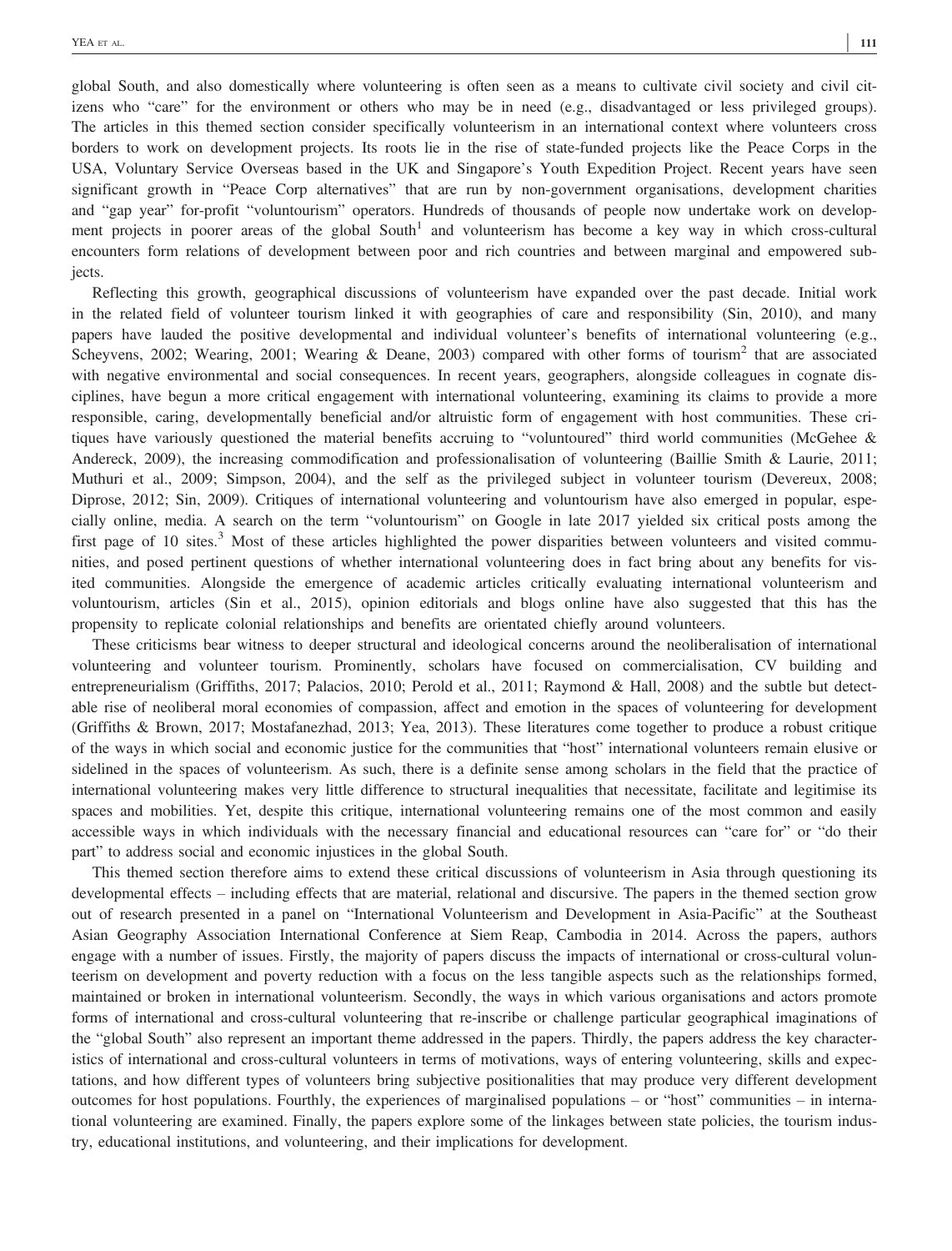## 2 | CONTENT OF THE THEMED SECTION

The themed section opens with Mark Griffiths's (2018) contribution, which explores volunteer–host relations as an affective encounter, and examines the ways that scholars might better include hosts – or "Southern Others" – in writing on volunteering and development. This is a task he takes seriously, especially in the ethical context of colonial histories of representation and speaking for Others (Spivak, 1999). Through a rich and innovative narrative, Griffiths explores the potentialities of the body's intersubjective capacities to argue that "affective life in the spaces of volunteering opens up new possibilities for subjectivity that are insubordinate to – and therefore transcendent of – the subject positions delineated by the uneven flows of global power and privilege" (2018, p.116). While stopping short of celebrating affect as an undifferentiated (gender- and race-blind) ontology of experience (see Tolia-Kelly, 2006), this work suggests how research might become sensitive to the ways that international volunteering and development work take place outside of the flows of power that (re) produce hosts as hosts and volunteers as volunteers.

Tess Guiney's (2018) article similarly focuses on embodied aspects of volunteering to concentrate specifically on the emotional repertoires of volunteer work in Cambodia's orphanage tourism industry. That this can be called an "industry" is somewhat troubling and Guiney's analysis brings to light some of the more disturbing practices in these volunteer spaces. She presents an account of how the powerful effects of anger and shock mark the experience of volunteering in orphanages and how these overwhelm volunteers who, in some cases would be found "breaking down and crying in front of the children" (p. 130). What gives Guiney's research most insight, however, is her refusal to dwell on the obviously painful experiences of the volunteers and her focus on the even more disconcerting development that the children in these orphanages have their subjectivities commodified. Guiney argues: "children are expected to be 'poor-but-happy' and to engage intimately with volunteers and visitors to engender tourist satisfaction and encourage sympathy and donations" (p.124). In effect, therefore, orphanage directors have become "emotional supervisors" who mobilise "love and emotions" to facilitate unequal encounters of tragedy and sympathy.

Remaining in the context of Cambodia, Chen's (2018) article provides a contrasting story of interpersonal relationships in international development volunteering. Drawing on a rich account of fieldwork with the Singapore International Foundation's volunteering "Specialist Projects" at five different sites in Cambodia, Chen shows how "reciprocal relationships over time are crucial in intangible and sustainable development impact" (p. 139). The emphasis on "intangibility" is refreshing as Chen moves away from the idea that volunteers might be able to address "macro-structural inequalities of poverty", an unfortunate – and impossible – standard to which volunteering has been held for too long, and one that it will never meet. Instead, her focus on reciprocity seeks to bring hosts – a key (the key), yet too often neglected, stakeholders – into perspectives on volunteering to consider their "indispensable role" in providing successful development impacts. Chen's argument rests on the premise that trust and friendships between volunteers and hosts complicate the temporality of muchcriticised short-term placements, pointing out: "volunteers commit not just to projects, but also to personal relationships with hosts ... [and] while projects end, the friendships built overtime can continue, and with them the possibility of future collaborations" (p. 143). If, as Chen suggests, this possibility includes access to fund-raising structures, English language learning and shared technical advice, then it is important that research continues into the importance and potential of interpersonal relationships in international volunteering.

Schech et al. (2018) similarly focus on the relationships that are formed in the communities in which volunteers work. Moving on from the sometimes debilitating notion that development encounters present insurmountable difference, their inquiry examines how "the relational and partnership aspects of volunteering contribute to its effectiveness" in long-term placements of between one and three years. In an animated account of their survey and workshop data, Scheh et al. illustrate the ways that "understanding difference is played out through care, mutual respect and openness towards the other" (p. 147) to argue that relationships on the ground – across cultural difference, and across the uneven divisions of globalisation – "are central to achieving development impacts, as well as being outcomes in their own right" (p. 148). This moves us, Scheh et al. further argue, towards "reconcil[ing] different expectations and outcomes of volunteerism" (p. 147). Again, therefore, there is the important recognition that volunteering is not so much about reducing the stark structural inequalities that facilitate (or necessitate) volunteerism – for that must surely be the responsibility of governmental and transnational organisations – but that it can make meaningful difference to the relationships between people of richer and poorer areas of the world. We welcome this and the other contributions that highlight this important role of international volunteering.

In an exploratory and insightful piece, Baillie Smith et al. (2018) open a new avenue of research that reflects the changing geographies of international volunteering and development. While the overwhelming majority of research, including that of this themed section, has focused on North–South movements of volunteers, their research examines the growing numbers of Southern participants who cross international borders to volunteer within the global South. Baillie Smith et al.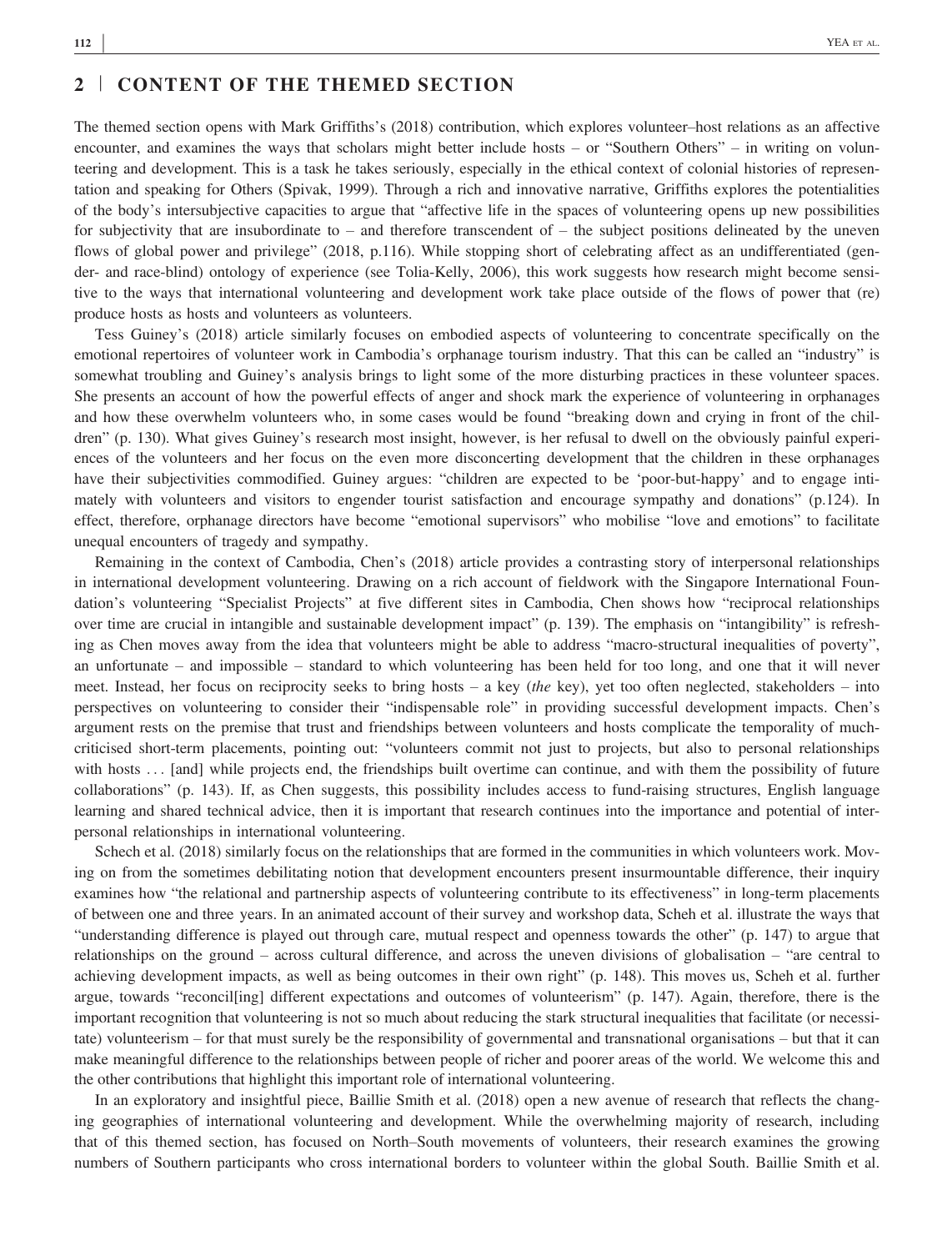critically engage with the ways that volunteers evoke geographies of a homogeneous South that is premised on a distance from the development practices of the North (or the "West"). What is especially insightful within this geography – and the research – are the ways in which homogeneity meets limits, and volunteers begin to articulate hierarchical orderings of relations between Southern constituents; and how these hierarchies relate, somewhat troublingly, to racialised development imaginaries. Their exploration of these geographies opens new avenues for research that we hope scholars will pursue in the coming years.

Pushing further in this direction, Yea (2018) closes the themed section with research showing that the Asia-Pacific region is no longer simply a recipient of international volunteers but an important contributor of international volunteers to the rest of the world. The last two papers in this themed section therefore work to shift the focus and fundamentally question what "international" means in volunteerism. Yea's focus is on Singaporean youth who volunteer "at home" in Singapore with trafficked and exploited migrant workers. Such volunteering "at home", Yea argues, can thus involve transcending international cross-cultural barriers and contribute to novel expressions of cosmopolitan relations and sensibilities. Importantly, Yea points out, if this is the case then international volunteering at home destabilises established geographies of development and volunteering. In doing so, she closes the themed section appropriately by summing up a key focus of the six articles included, while also indicating an important area in need of more research.

# 3 | CONCLUSION

The impetus for this themed section lay in our view that international volunteering is not only growing in scope and scale, and therefore worthy of more scrutinising attention for this reason, but also provides some marked departures from early – and generally uncritical – assessments of it. When evaluated, international volunteering normally tends to be assessed in terms of tangible material outcomes for host communities (where it has continually been shown to fall short of its stated goals), or in terms of the fulfilment of markers of statist or personal achievement, particularly among youth who volunteer. The papers in this themed section aimed especially to shift this focus to explore more fully the relationships arising in international volunteering. All the papers provided much food for thought in terms of the complexities of relationships in international volunteering; between hosts and volunteers, among volunteers, and between volunteers and the organisations that support them. When approached through the lens of emotional and relational geographies, research on international volunteering can introduce some novel insights into the experiences, possibilities and practices of those involved. Importantly, we hope such insights go some way towards unsettling the mutability of hosts, the dynamics of host–volunteer relations, and the structural rigidities of volunteer organisations.

Beyond this, the papers in this themed section allow us to begin engaging with Asia as not only a site to which volunteers travel, but also one from which volunteers emerge, to consider the implications the advent of social media and other global technologies is having on the practice of international volunteering, and to reconsider how success in international volunteering is understood. It is our hope that the papers in this themed section will enliven both the academic and policy conversation around international volunteering.

#### ACKNOWLEDGEMENTS

The authors wish to thank reviewers for all papers that appear as part of this Themed Section, and the contributors for their timely and well-received papers. All errors and omissions remain our own.

#### ENDNOTES

- <sup>1</sup> A 2008 study, for example, stated that 1.6 million people volunteered abroad during that year. See: TRAM: [www.atlas-webshop.org/epages/](http://www.atlas-webshop.org/epages/61492534.sf/en_GB/?ObjectPath=/Shops/61492534/Products/ATL_00073) [61492534.sf/en\\_GB/?ObjectPath=/Shops/61492534/Products/ATL\\_00073](http://www.atlas-webshop.org/epages/61492534.sf/en_GB/?ObjectPath=/Shops/61492534/Products/ATL_00073)
- <sup>2</sup> Volunteer tourism may be distinguished from volunteerism more generally in its specific focus on organised and facilitated travel for the primary purpose of engaging in short-term volunteer work stints. It is also sometimes referred to as voluntourism.
- <sup>3</sup> Some well cited examples of critiques on online media include: "Beware the voluntourist doing good" ([www.theguardian.com/world/2013/feb/](http://www.theguardian.com/world/2013/feb/13/beware-voluntourists-doing-good) [13/beware-voluntourists-doing-good](http://www.theguardian.com/world/2013/feb/13/beware-voluntourists-doing-good)); "The voluntourist's dilemma" ([www.nytimes.com/2016/03/22/magazine/the-voluntourists-dilemma.html?](http://www.nytimes.com/2016/03/22/magazine/the-voluntourists-dilemma.html?_r=0) [\\_r=0\)](http://www.nytimes.com/2016/03/22/magazine/the-voluntourists-dilemma.html?_r=0); "JK Rowling condemns voluntourism" [\(www.independent.co.uk/news/people/jk-rowling-twitter-voluntourism-volunteering-in-orphanages](http://www.independent.co.uk/news/people/jk-rowling-twitter-voluntourism-volunteering-in-orphanages-risks-a7204801.html)[risks-a7204801.html](http://www.independent.co.uk/news/people/jk-rowling-twitter-voluntourism-volunteering-in-orphanages-risks-a7204801.html)); "The problem with little white girls, boys, and voluntourism" [\(www.huffingtonpost.com/pippa-biddle/little-white-girls](http://www.huffingtonpost.com/pippa-biddle/little-white-girls-voluntourism_b_4834574.html)[voluntourism\\_b\\_4834574.html\)](http://www.huffingtonpost.com/pippa-biddle/little-white-girls-voluntourism_b_4834574.html).